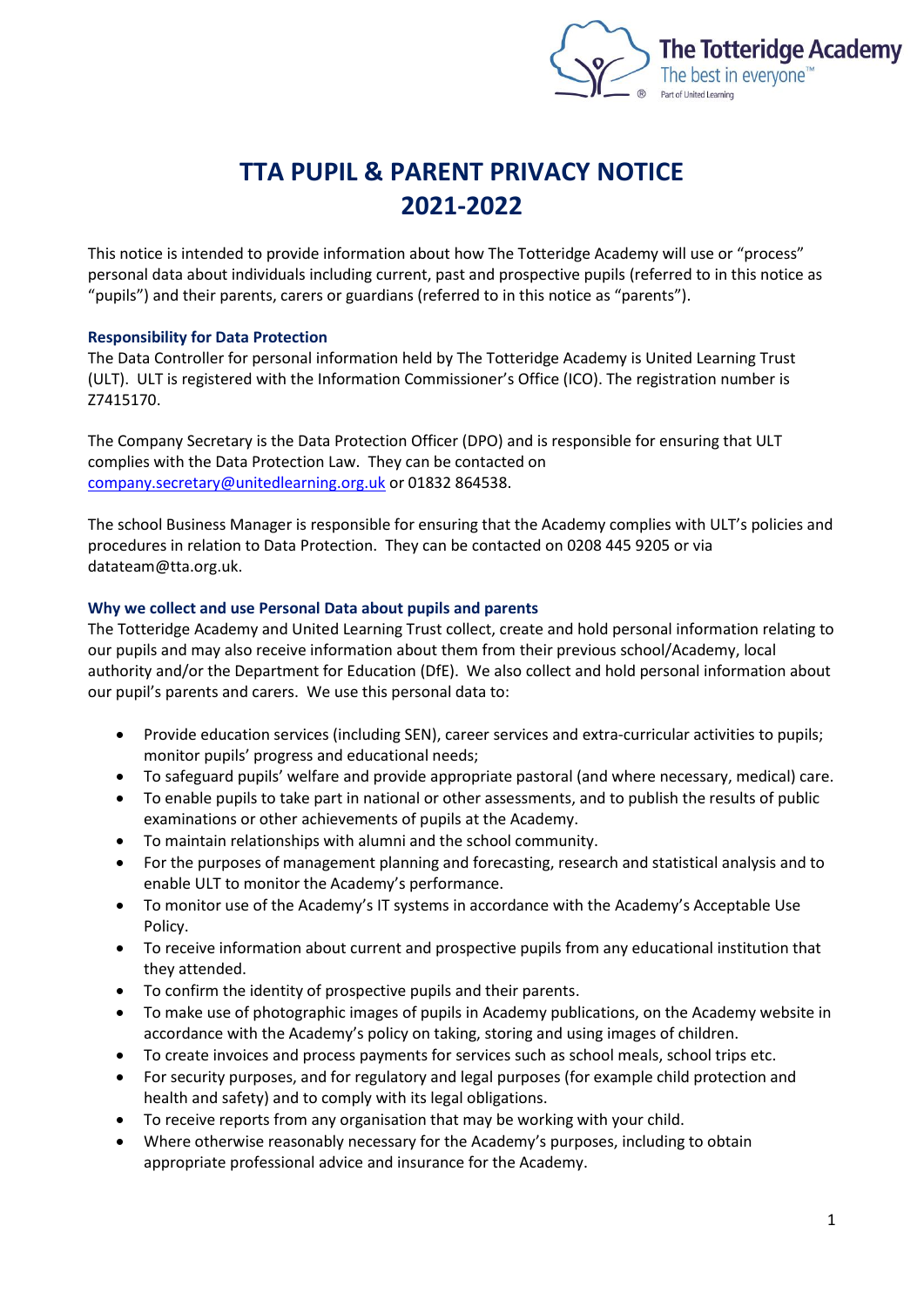

- To keep you updated about the activities of the Academy including by sending updates and newsletters by email and post.
- To organise trips and visits both in the UK and abroad.

## **The categories of personal data held about pupils**

The types of personal data processed by the Academy include:

- *1.* Names, addresses, telephone numbers, email addresses and other contact details.
- *2.* Academic records and national curriculum assessment results, including examination scripts and marks.
- *3.* Personal characteristics such as your ethnic group, religious beliefs, any special educational needs you may have and any relevant medical information.
- *4.* Attendance information, behavioural records, any exclusion information.
- *5.* Information provided by previous educational establishments and or other professionals or organisations working with pupils.
- *6.* Where pupils go after they leave the Academy.
- *7.* For pupils enrolling for post 14 qualifications, the Learning Records Service will give us the unique learner number (ULN) and may also give us details about your learning or qualifications.
- *8.* Images captured by the Academy's CCTV system (in accordance with the Academy's policy on taking, storing and using images of children).

**The legal basis for the processing of pupil and parent data** The processing is necessary for the performance of a task carried out in the public interest or in the exercise of official authority vested in the controller and where necessary to comply with our legal obligations.

Information relating to racial or ethnic origin, religious beliefs or health (point 3) will only be processed with the explicit consent of the pupil or the pupil's parents or when it is necessary for carrying out our legislative obligations. Further information regarding the purposes for which these data would be processed will be provided with the data collection form.

# **Data Retention Periods**

The pupil's educational record will move with the pupil to their next school/Academy. Where the school/Academy is the last school that the pupil attends the records will be kept until the pupil is 25 years old.

Admissions information will be retained for one year post successful admission or closure of appeal.

Information relating to financial transactions will be kept for 7 years.

For further information on how long we keep personal data for please refer to our records retention schedule which can be found [HERE](https://thetotteridgeacademy-my.sharepoint.com/personal/eleanor_milligan_tta_org_uk/documents/Eleanor/Policies/2021/Records%20Management%20Retention%20Schedule%20ULT.pdf)

# **Data Security**

ULT has in place technical and organisational measures that ensure a level of security appropriate to the sensitive nature of the personal data that we process. For further information regarding how we keep personal data secure please refer to our security of personal data policy.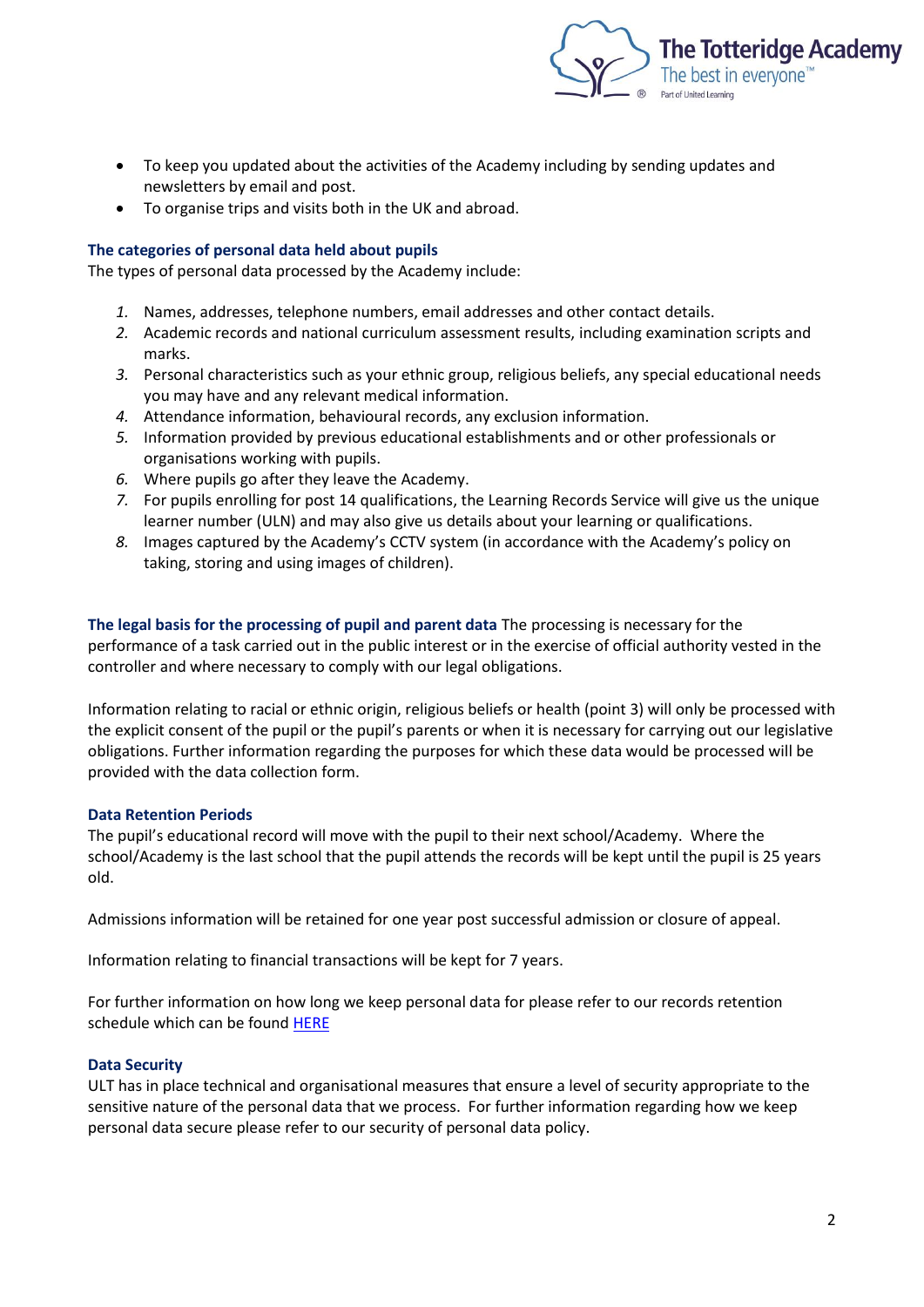

#### **Data Processors**

- Arbor School management information system
- Hegarty Maths Online Maths learning platform
- Carousel Training Platform
- Sparx Online Maths learning platform
- Microsoft Office 365 –
- Google Classroom
- Votes for Schools Online school democracy website
- Show my Homework/One Satchel Online homework setting and information sharing portal.
- EntrySign Security system
- Timetables Rockstar's Online Maths learning platform
- Impero IT monitoring tool
- Spellzone Online spelling platform
- Lexia Online reading platform
- 4Matrix School data analysis tool
- Parent Pay School cashless payment system
- MailChimp email system
- Evolve School trip management information system.
- Carousel Training

# **Sharing Data with Third Parties (other data controllers)**

We may share data with the following recipients:

- The London Borough of Barnet
- The following exam boards
	- o AQA
	- o Edexcel/Pearson's
	- o OCR
- GROW

# *Keeping in touch and supporting the School*

We would like to share pupil and parent personal data with both our Parent Teacher Association and our Alumni Association. We will only do so if you have signed the appropriate consent form. Details of how these groups use your personal data are given on the consent form. Consent may be withdrawn at any time by writing to datateam@tta.org.uk.

# *Careers Guidance*

We share student data with the London Borough Barnet (LBB) and Start regarding destination data for year 11 leavers and to provide careers guidance.

- Capita Reading Cloud Library management information system
- MIDYIS/YELIS Online assessment tool
- Seneca Learning Online learning platform
- ERevision Online Maths learning platform
- NGRT Reading age tests CPOMS – Child protection management information tool
- Dynamic Learning Online learning platform
- CRB Cunninghams school shop and canteen till system
- Quizlet Online learning platform
- ActiveLearn Online learning platform
- Exam Pro Online assessment tool
- Exam Wizard Online assessment tool
- Upshot Online learning platform
- Groupcall Data sharing tool
- Wonde School meal vouchers and data sharing tool
- Locker Connect data sharing tool
- Redstore remote backup solution
- Dr. Frost Maths Online learning tool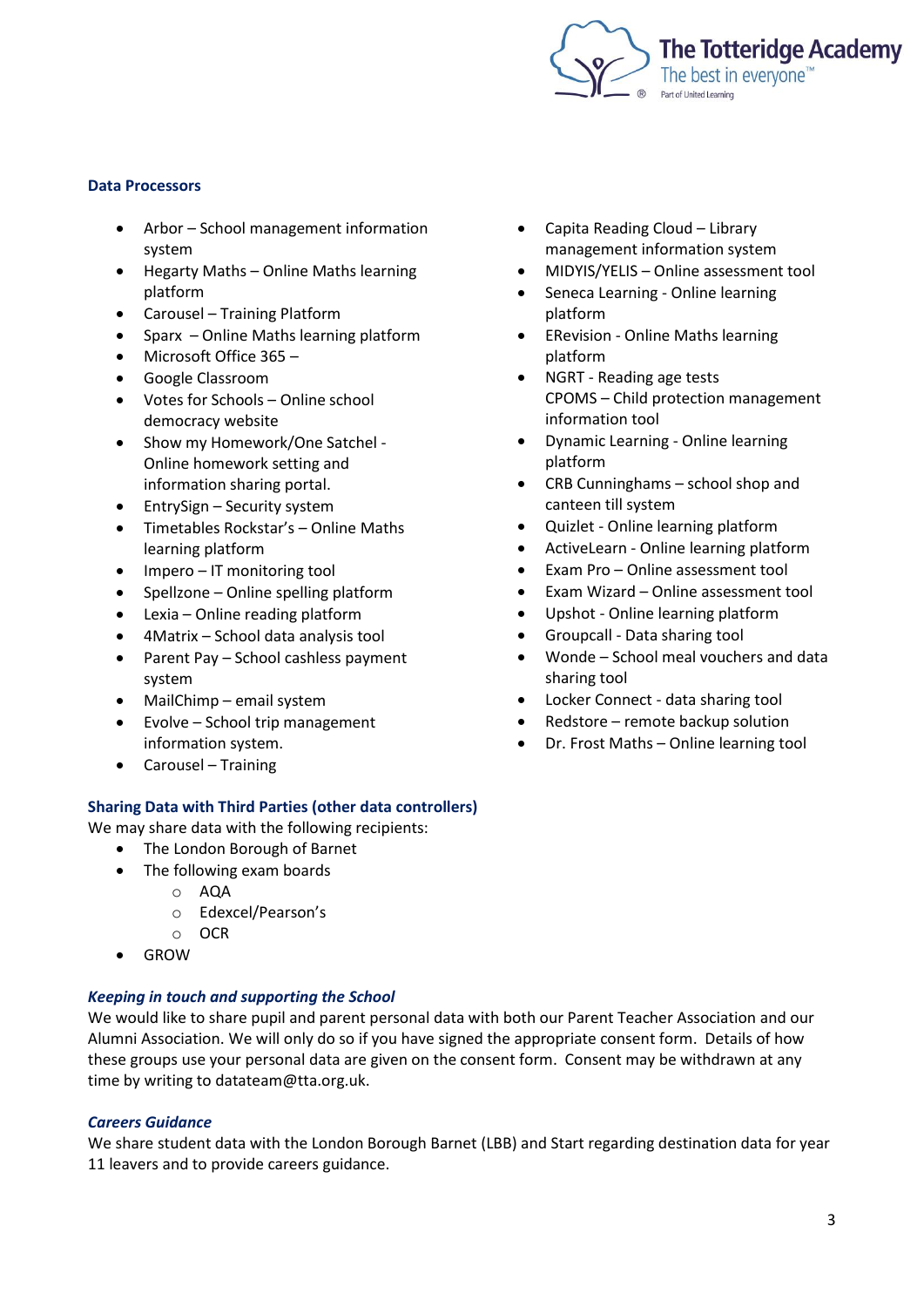

The LBB send and receive destinations data using protected electronic documents. When we send the following statutory data to the borough, we include UPN, ULN and UCI numbers as well as the pupils current educational or employment destination. This information does not include other personal information that can be used to identify students.

Start are an online careers website, and we have registered our pupils to use this service. The website uses this student data to tailor age and location specific career, provider, and course information for individuals. Details on how Start store and process data can be found at [https://www.startprofile.com/privacy/.](https://www.startprofile.com/privacy/) Their privacy policy can be found by following the same link. Consent may be withdrawn at any time by writing to The Director of Operations, The Totteridge Academy, London. N20 8AZ.

## *References*

We will provide references to any other educational institution that the pupil proposes to attend and to potential employers of past and present pupils.

#### *School Inspections*

On request we will share academic records with inspectors from Ofsted.

## *Department for Education*

We are required, by law, to pass some information about our pupils to the Department for Education (DfE). This information will, in turn, then be made available for use by the Local Authority.

DfE may also share pupil level personal data that we supply to them, with third parties. This will only take place where legislation allows it to do so and it is in compliance with the UK GDPR and the Data Protection Act 2018 (and any subsequent legislation related to data protection in applicable jurisdictions)..

Decisions on whether DfE releases this personal data to third parties are subject to a robust approval process and are based on a detailed assessment of who is requesting the data, the purpose for which it is required, the level and sensitivity of data requested and the arrangements in place to store and handle the data. To be granted access to pupil level data, requestors must comply with strict terms and conditions covering the confidentiality and handling of data, security arrangements and retention and use of the data.

For more information on how this sharing process works, please visit: <https://www.gov.uk/guidance/national-pupil-database-apply-for-a-data-extract>

For information on which third party organisations (and for which project) pupil level data has been provided to, please visit[: https://www.gov.uk/government/publications/national-pupil-database-requests](https://www.gov.uk/government/publications/national-pupil-database-requests-received)[received](https://www.gov.uk/government/publications/national-pupil-database-requests-received)

If you need more information about how our local authority and/or DfE collect and use your information, please visit:

- our local authority at [https://www.barnet.gov.uk/your-council/policies-plans-and](https://www.barnet.gov.uk/your-council/policies-plans-and-performance/privacy-notices)[performance/privacy-notices](https://www.barnet.gov.uk/your-council/policies-plans-and-performance/privacy-notices) or <https://www.barnet.gov.uk/>
- the DfE website at<https://www.gov.uk/data-protection-how-we-collect-and-share-research-data>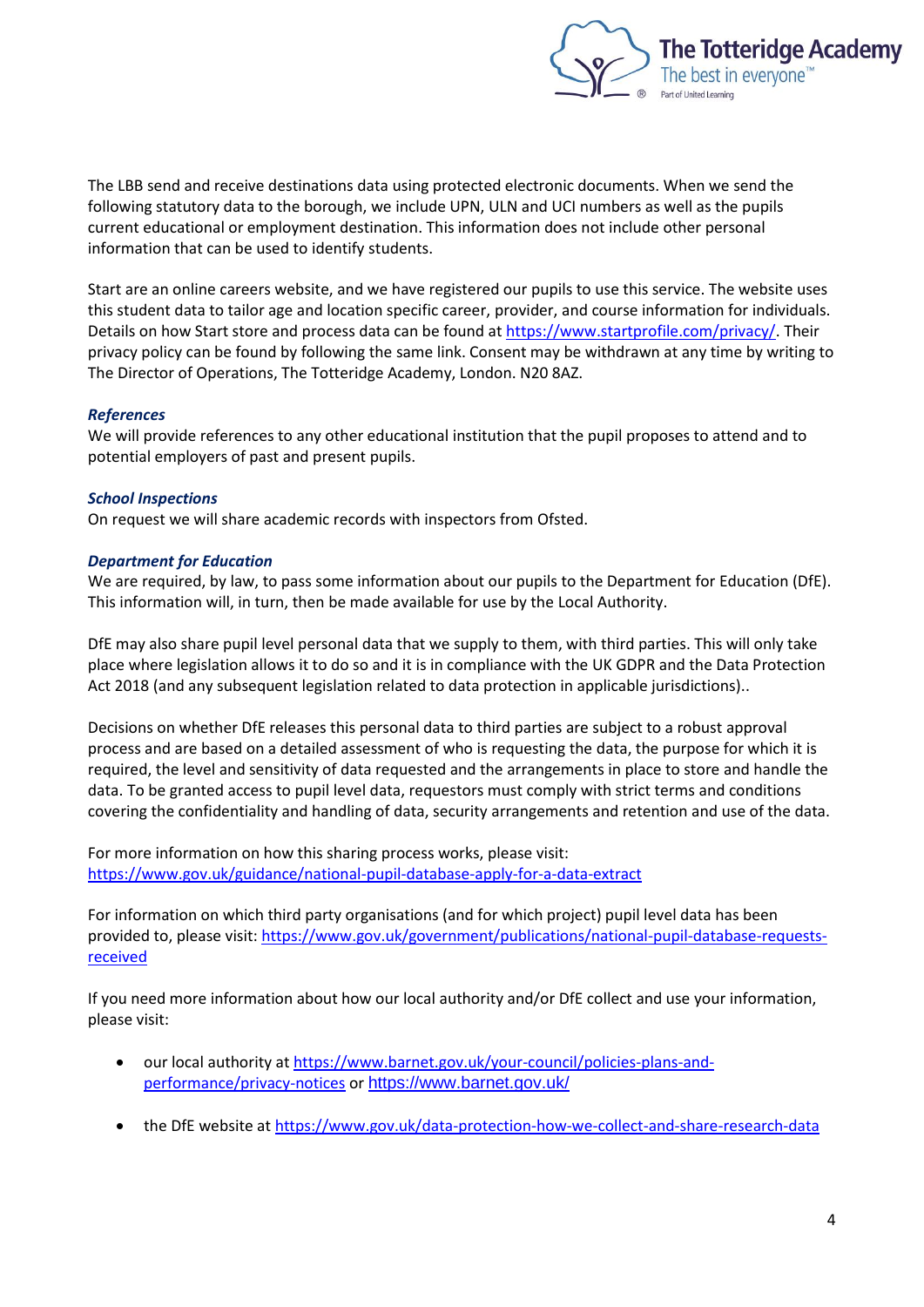

We will not give information about our pupils to any other third parties without your consent unless the law and our policies allow us to do so.

## **Rights of the Data Subject**

Data protection legislation gives individuals certain rights which are detailed below. If you wish to exercise these rights, please contact datateam@tta.org.uk

#### **Right of access to personal data "subject access request"**

You have the right to access the personal data that the Academy holds about you. Requests may be made in writing or orally (if requested orally we will make a record of that request to ensure it is met within the required timescale). Parents also have the right to request the personal data held about their children (If your child is over the age of 12 they will need to decide whether to consent to the request). We take the security of personal data seriously so we may ask you for proof of identity to verify that you are entitled to the information requested.

#### **Right to withdraw consent**

Where we have obtained your consent to specific processing activities you may withdraw this consent at any time.

#### **Right to rectification**

You have the right to have the personal data that we hold about you rectified if it is inaccurate or incomplete. We will respond to such requests within one month.

#### **Right to erasure**

You have the right to have personal data erased in certain specific circumstances. If you make such a request, we will consider whether the right to erasure applies and give you a full and reasoned response.

#### **Right to restrict processing**

In certain circumstances you have the right to request that we restrict the processing of your personal data. If you make such a request, we will consider whether the right to restrict processing applies and give you a full and reasoned response.

#### **Further Information**

For further information regarding your rights please refer to our rights of the data subject policy.

If you disagree with a decision that we have taken regarding the processing of your personal data please contact ULT's Company Secretary, Alison Hussain, on 01832 864538 or [company.secretary@unitedlearning.org.uk.](mailto:company.secretary@unitedlearning.org.uk)

You also have the right to lodge a complaint with the information Commissioners Office on 0303 123 1113 or <https://ico.org.uk/for-the-public/> .